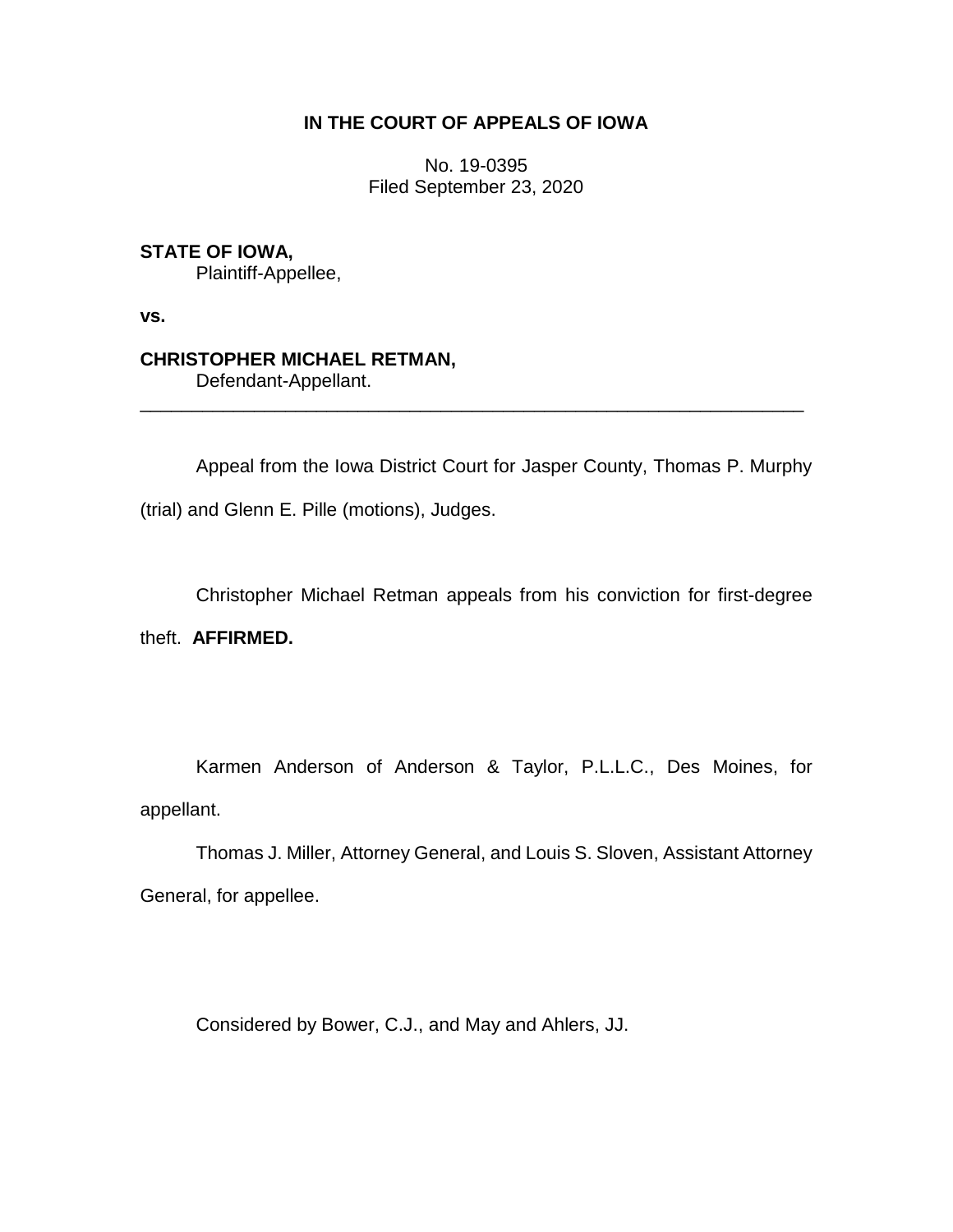#### **BOWER, Chief Judge.**

Christopher Michael Retman and his codefendants, Joel Green Case and Christina Marie Britt, were charged with first-degree theft, in violation of Iowa Code sections 714.1(4) and 714.2(1) (2017), arising from their possession of vintage motorcycles and parts alleged to have been stolen from Leland Mathews. We have set out the facts more fully in our decision in *State v. Case*, No. 19-0378, also filed this date.

As the jury was instructed, the State here was required to prove:

(1) Leland Mathews's property was stolen.

(2) On or about the 17th and 20th days of January, 2017, Mr. Case, Ms. Britt, and Mr. Retman exercised control over the property. (3) At the time, Mr. Case, Ms. Britt, and Mr. Retman knew the property had been stolen.

(4) Mr. Case, Ms. Britt, and Mr. Retman did not intend to promptly return it to the owner or to deliver it to an appropriate public officer.

Retman contends there is insufficient evidence he knew the property had been stolen.

The State did not need to prove that Britt, Case, and Retman committed the burglary. Rather, it was the State's burden to prove they possessed the property and knew it was stolen. In *Case*, we set out a detailed analysis, equally relevant here. Suffice it to say, there is ample evidence from which a jury could find that challenged elements of the charge were established. *See State v. Thornton*, 498 N.W.2d 670, 673 (Iowa 1993) ("The jury is free to believe or disbelieve any testimony as it chooses and to give weight to the evidence as in its judgment such evidence should receive.").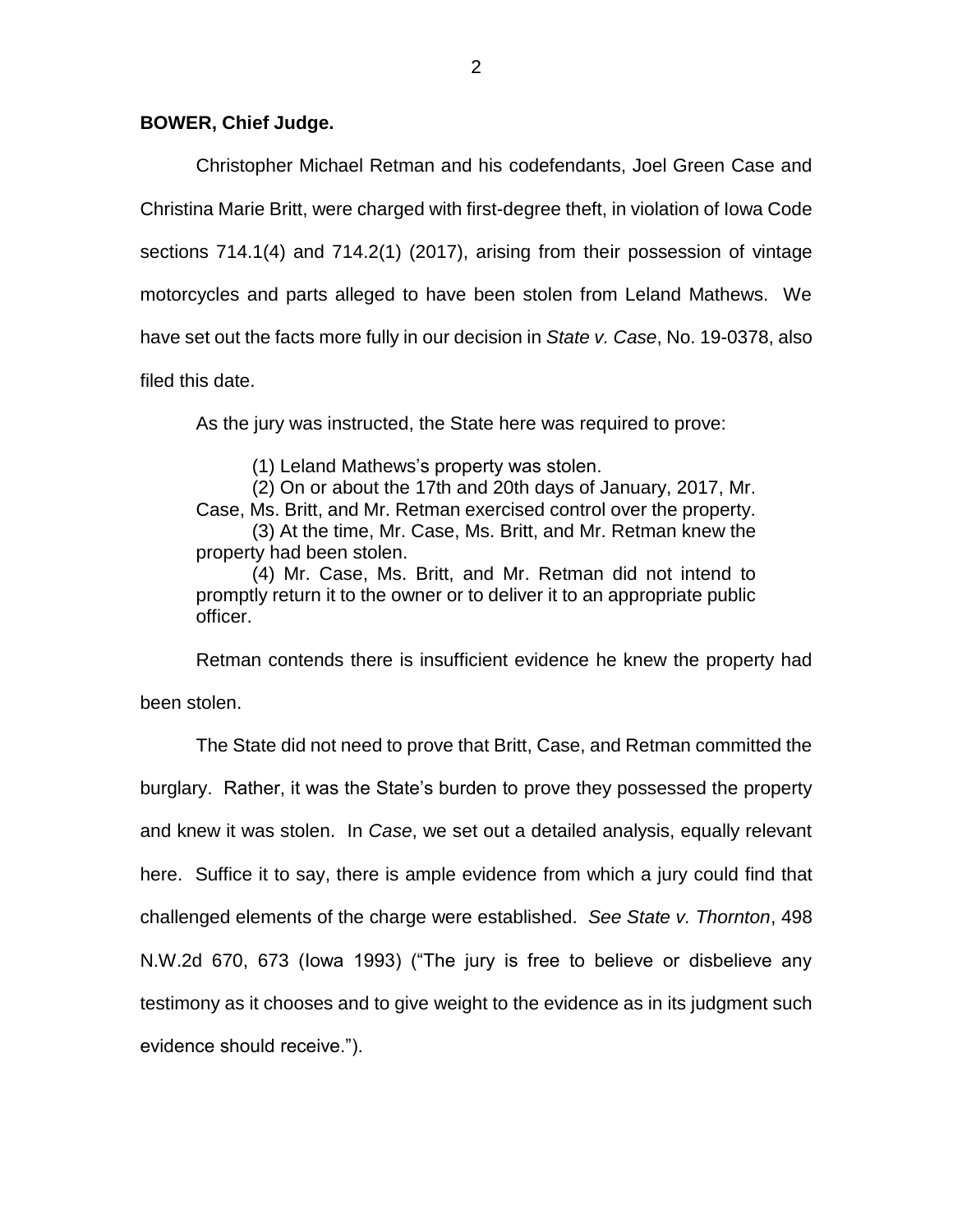Even though Leland Mathews died several months before the cases went to trial, Detective Jeremy Burdess established that Mathews did identify specific items recovered from the codefendants that belonged to him. The State also offered testimony from Mathews's friends and family, who identified specific motorcycles, parts, boxes, and memorabilia that came from Mathews's collection and were found in Case, Britt, and Retman's possession. Adam Krueger recognized the signage from Mathews's shop, as depicted in Mathews's old photographs. Krueger also recognized other items belonging to Mathews, which he had seen in Mathews's shop. Dan Trampel recognized specific motorcycles and parts, along with specific boxes that bore his own handwriting, from when he helped Mathews move his collection. Mathew's nearly twenty-year companion, Caroline Irons, identified a wide variety of the recovered items. Kathy Mathews, Mathews's former wife, recognized specific items, and saw her own handwriting, Mathews's handwriting, and their daughter, Susan Greenwood's, handwriting on boxes containing motorcycle parts. Greenwood was also able to identify "the milk crates and signs" and showroom parts from the motorcycle she rode "when [she] was a kid." Jeff Jarnagin identified a motorcycle that he had personally restored with Mathews's help. Nicholas Bollenbaugh identified his own motorcycle that Mathews was storing for him. David Phillips identified a number of motorcycles as belonging to Mathews. And Curt Leaverton identified another one-of-a-kind item from Mathews's collection with historical significance to motorcycling enthusiasts along with other unique items from Mathews's collection.

There is substantial evidence to allow an inference the defendants knew or reasonably should have known the motorcycles and parts in their possession were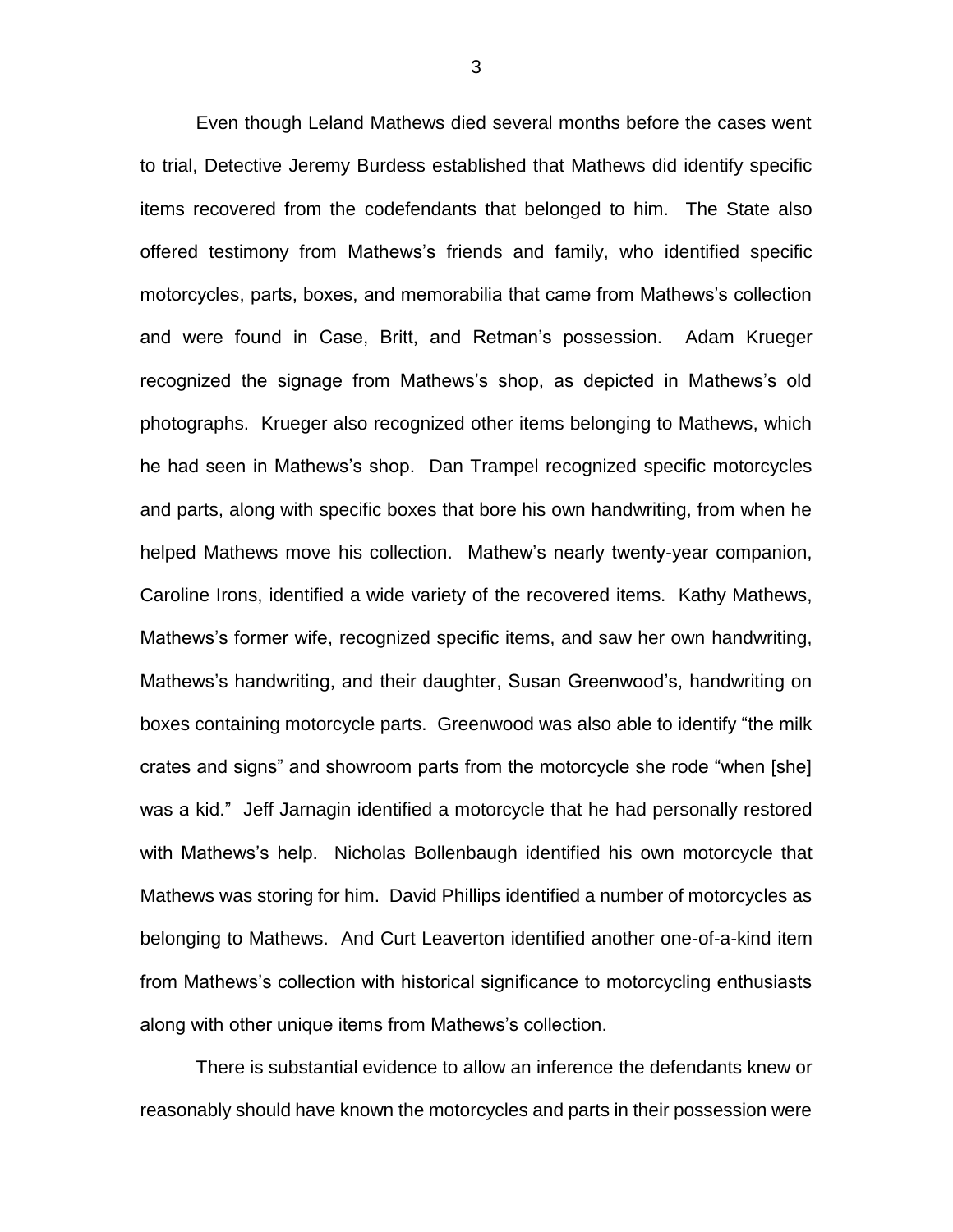stolen. *See State v. Jones*, 289 N.W.2d 597, 599–600 (Iowa 1980) (allowing the jury to infer defendant's knowledge from the possession of "recently" stolen property). In light of the great number of the items found in the defendants' possession identified as coming from Mathews's collection,<sup>1</sup> the vintage and distinctive nature of the items, and the familiarity of many people with his collection and the burglary, the jury was allowed to infer Retman knew or reasonably should have known the property he possessed was stolen. Other circumstances that tend to support an inference of guilty knowledge include: the fact that motorcycles were altered and painted, Case and Britt were moving the stolen parts into a storage unit in the middle of the night, and Retman appeared at Krueger's shop after items were seized by law enforcement and made threats of bodily harm. While no one circumstance alone might be sufficient, the jury could consider all the circumstances together and reasonably conclude Retman "knew the property had been stolen."

Retman also contends his counsel was ineffective in failing to object to "numerous hearsay and backdoor hearsay violations." The present record is not sufficient to consider this claim. *See State v. Trane*, 934 N.W.2d 447, 465 (Iowa 2019) (noting ineffective assistance of counsel claims are normally preserved for possible postconviction proceedings).<sup>2</sup>

 $\overline{a}$ 

 $1$  There was testimony it required several truckloads to move it all to the sheriff's office, and photos show how much was involved.

<sup>2</sup> The Iowa legislature recently amended Iowa Code section 814.7, eliminating direct-appeal ineffective-assistance-of-counsel claims. Iowa Code § 814.7 (Supp. 2019). However, this amendment "do[es] not apply to cases pending on July 1, 2019." *State v. Macke*, 933 N.W.2d 226, 235 (Iowa 2019). Because Case's appeal was pending before July 1, 2019, the amendment does not apply.